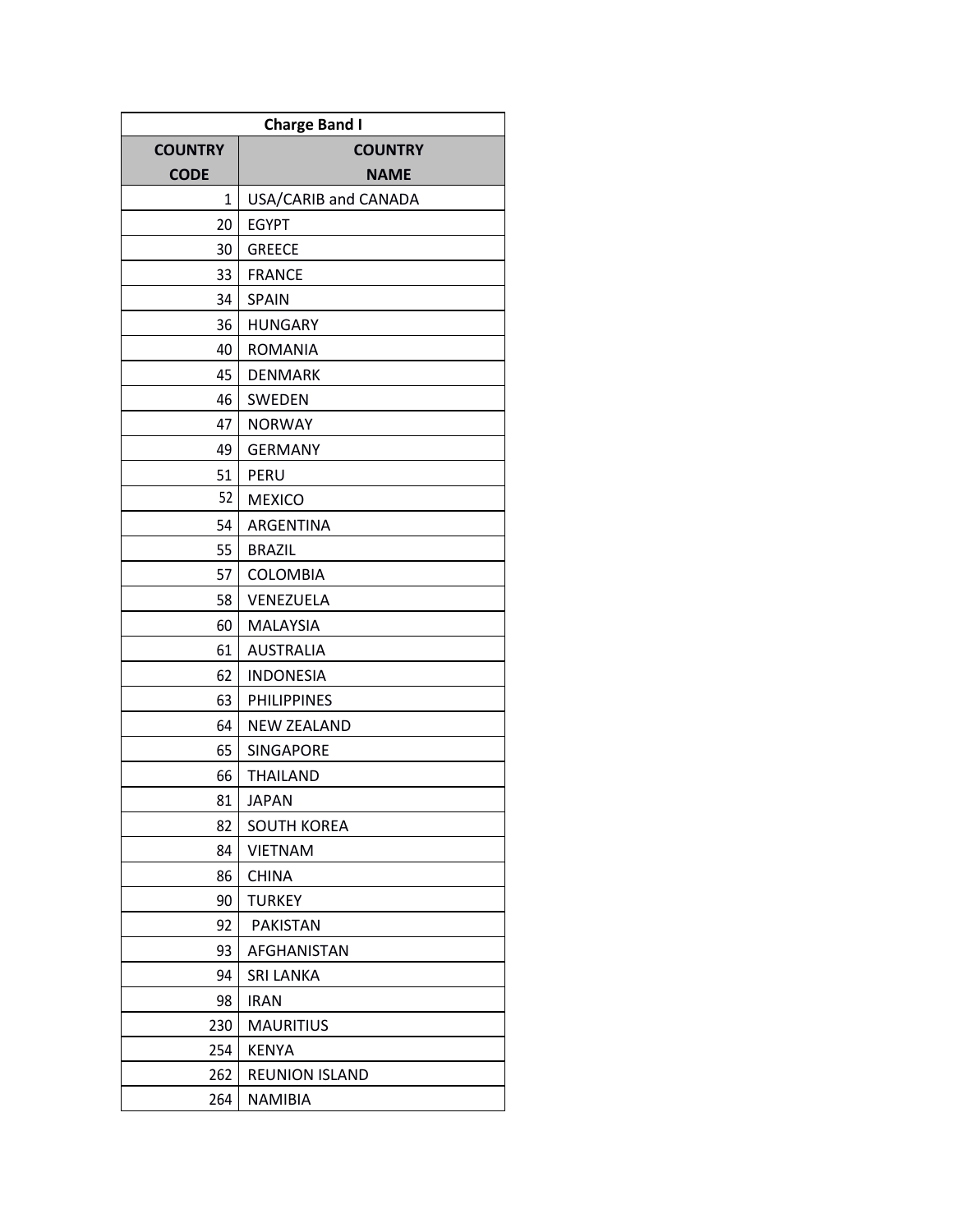| 267 | <b>BOTSWANA</b>             |
|-----|-----------------------------|
| 268 | SWAZILAND                   |
| 291 | <b>ERITREA</b>              |
| 297 | <b>ARUBA</b>                |
| 298 | <b>FAROE ISLANDS</b>        |
| 350 | <b>GIBRALTAR</b>            |
| 353 | <b>IRELAND</b>              |
| 354 | <b>ICELAND</b>              |
| 356 | MALTA                       |
| 357 | <b>CYPRUS</b>               |
| 374 | <b>ARMENIA</b>              |
| 376 | ANDORRA                     |
| 380 | <b>UKRAINE</b>              |
| 420 | <b>CZECH REPUBLIC</b>       |
| 421 | <b>SLOVAKIA</b>             |
| 501 | <b>BELIZE</b>               |
| 503 | EL SALVADOR                 |
| 504 | <b>HONDURAS</b>             |
| 506 | <b>COSTA RICA</b>           |
| 590 | <b>GUADELOUPE</b>           |
| 591 | <b>BOLIVIA</b>              |
| 593 | <b>ECUADOR</b>              |
| 594 | <b>FRENCH GUIANA</b>        |
| 595 | PARAGUAY                    |
| 596 | <b>MARTINIQUE</b>           |
| 598 | <b>URUGUAY</b>              |
| 599 | <b>NETHERLANDS ANTILLES</b> |
| 673 | <b>BRUNEI</b>               |
| 852 | <b>HONGKONG</b>             |
| 853 | <b>MACAO</b>                |
| 855 | CAMBODIA                    |
| 856 | LAOS                        |
| 880 | BANGLADESH                  |
| 886 | <b>TAIWAN</b>               |
| 961 | <b>LEBANON</b>              |
| 962 | <b>JORDAN</b>               |
| 963 | <b>SYRIA</b>                |
| 964 | <b>IRAQ</b>                 |
| 965 | <b>KUWAIT</b>               |
| 966 | SAUDI ARABIA                |